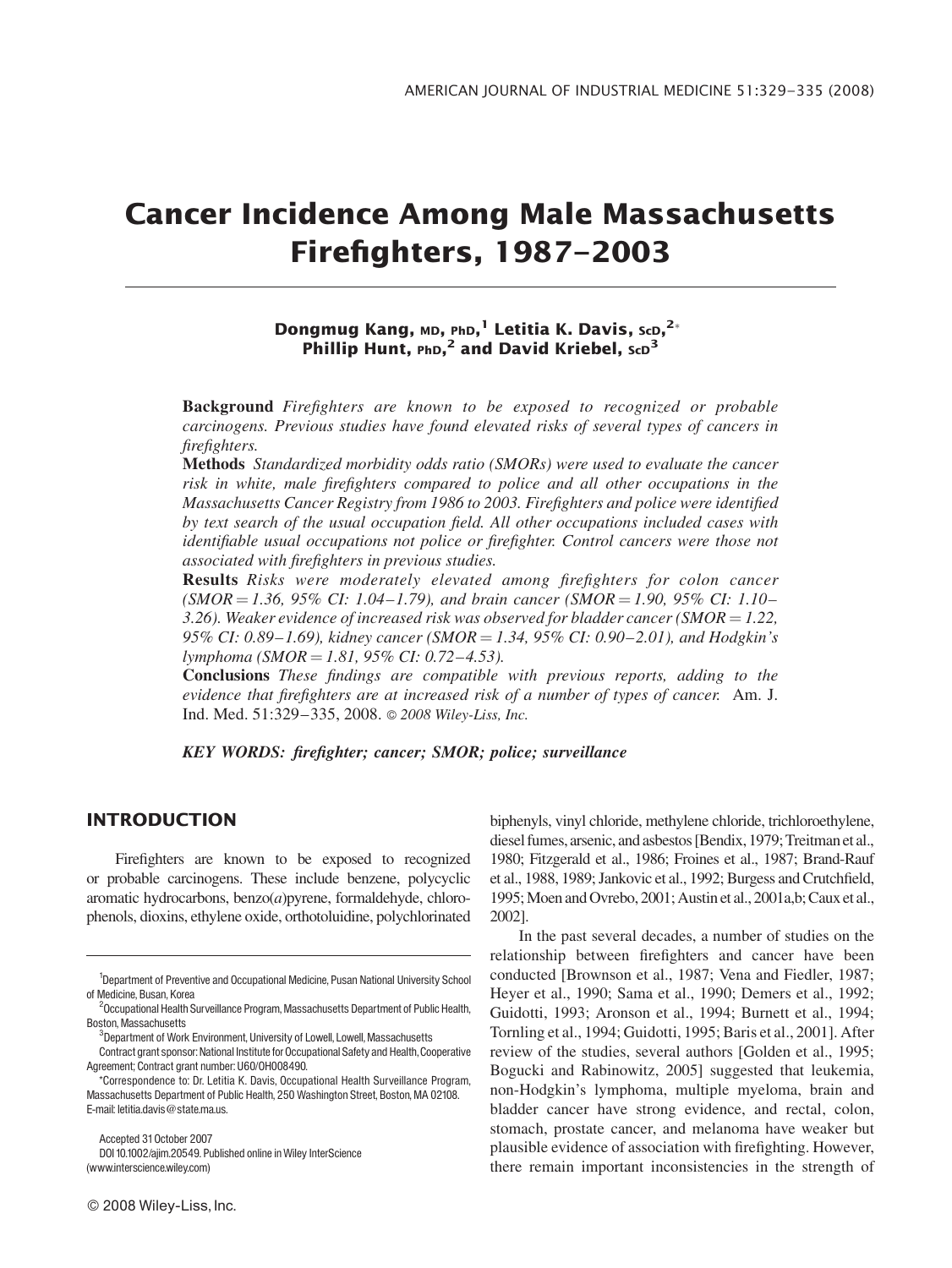evidence reported by other authors. Guidotti [1995] concluded that lung, colon, rectum, and genitourinary tract cancers including kidney, ureter, and bladder, have strong evidence, while brain cancer has inadequate evidence of an association with firefighters. Haas et al. [2003] reviewed all cancers combined, lung cancer and brain cancer, and reported that only the standardized mortality ratio of brain cancer was consistently higher in firefighters. Other recent studies show the association of firefighting with other types of cancer including laryngeal [Muscat and Wynder, 1995], lip, nasopharynx, pancreas, soft tissue sarcoma, and Hodgkin's disease [Ma et al., 1998], testicular [Bates et al., 2001; Stang et al., 2003], male breast cancer, and thyroid cancer [Ma et al., 2005]. Hence there continues to be a need for additional studies on the relationships between cancers and firefighting.

Cancer patterns among firefighters in Massachusetts were reported previously for the period 1982–1986 [Sama et al., 1990]. We used the same dataset, the Massachusetts Cancer Registry, to study cancer among firefighters for a considerably longer period—the 17 years from 1987 to 2003. We have also studied a wider range of cancer sites than Sama and colleagues.

#### MATERIALS AND METHODS

#### Exposed and Unexposed Groups

Subjects were white male cancer cases in the Massachusetts Cancer Registry newly diagnosed in 1987 through 2003 by all Massachusetts acute care hospitals and one medical practice association. (Additional physicians' offices and pathology laboratories began reporting in 2001; Radiation Therapy Centers in 2002.) Non-Massachusetts residents and those aged under18 years at the time of diagnosis were excluded. There were too few female firefighters to permit analyses of cancer incidence.

Usual occupation and industry, defined as the longest job held, were used to define exposure groups. These data are gathered by cancer registrars in each hospital, and are entered into the Registry as narrative text. Cases for which no usual occupation was specified were excluded. ''Firefighters'' were identified by searching the usual occupation text field for the strings: "firema(e)n," "firefighter," "fire lieutenant," "fire chief'' or ''fire captain.'' To eliminate people who worked for fire departments but were not involved directly in firefighting, "fire inspector," "investigator," and "dispatcher" were excluded. Also, workers who are called ''fireman'' in other industries, such as foundry workers, stationary fireman, and boiler fireman, were excluded. Volunteer firefighters were also excluded. Two comparison groups were used: police and all Cancer Registry cases for whom any occupational information was reported (other than firefighter or police). Police were defined by searching usual occupation for text strings including: "policeman," "police chief," "sheriff," "correc-

tional officer," "prison guard (officer)," "security," "police detective," "police security," "marshal," "law enforcement," "constable," "FBI," "police investigator," "court guard (officer),'' ''probation,'' ''deputy,'' ''prison warden,'' and ''jail guard (officer).'' People who were employed in a police department but had another job title such as maintenance, electrician etc., and police belonging to private organizations (campus, college, private guard) were not included. Cases whose usual occupation information listed both police and firefighter were classified as firefighters. Because of extremely small numbers, cases and comparison subjects with race African American (3.1%), ''Other'' (1.1%) and ''unknown'' race (1.8%) were excluded.

#### Cancers of Concern

We identified all cancers for which evidence of an association with firefighting has been reported. We performed a PubMed search for the years 1966–2006, using key words ''firefighter'' and ''fireman,'' cross-referenced with ''cancer.'' After the web search and assembling articles, the reference sections of the articles were reviewed. Included in our list of cancers of concern was any site for which at least two studies reported observing a relationship with firefighting. Twenty-five cancers were regarded as cancers of concern. Each cancer and its ICD-O-3 codes are follows: Lip (0–9), Buccal cavity (30–69), Nasopharynx (110–113, 118–119), Pharynx(140–142, 148), Esophagus (150–159), Stomach (160–169), Colon (180, 182–189, 199), Rectum (209), Liver (220–221), Pancreas (250–259), Larynx (320– 329), Lung (340–349), Skin melanoma (ICD-O-3 440– 449 and histology type 8,720–8,780), Soft tissue sarcoma (470–479, 490–499), Breast (500–509), Prostate (619), Testicle (620–629), Kidney (649), Bladder (670–679), Brain (710–719), Thyroid (739), Leukemia (histology type 9,800– 9,948), Non-Hodgkin's Lymphoma (histology type 9,590– 9,596, 9,670–9,596, 9,727–9,729, 9,827), Hodgkin's lymphoma (histology type 9,650–9,667), Multiple Myeloma (histology type 9,731–9,732).

### Confounders

Hospital registrars record age, gender, and smoking status, along with detailed information on the tumor, histology, staging, etc. After January 1, 1996, current cigarette, cigar/ pipe, and smokeless tobacco users were differentiated in the MCR. Current, ex-, and never tobacco use of any kind are used in the analysis. Age and smoking were studied as potential confounders in these analyses.

#### Analysis

Because of numerator-only data of this study, the standardized morbidity odds ratio (SMOR) was used to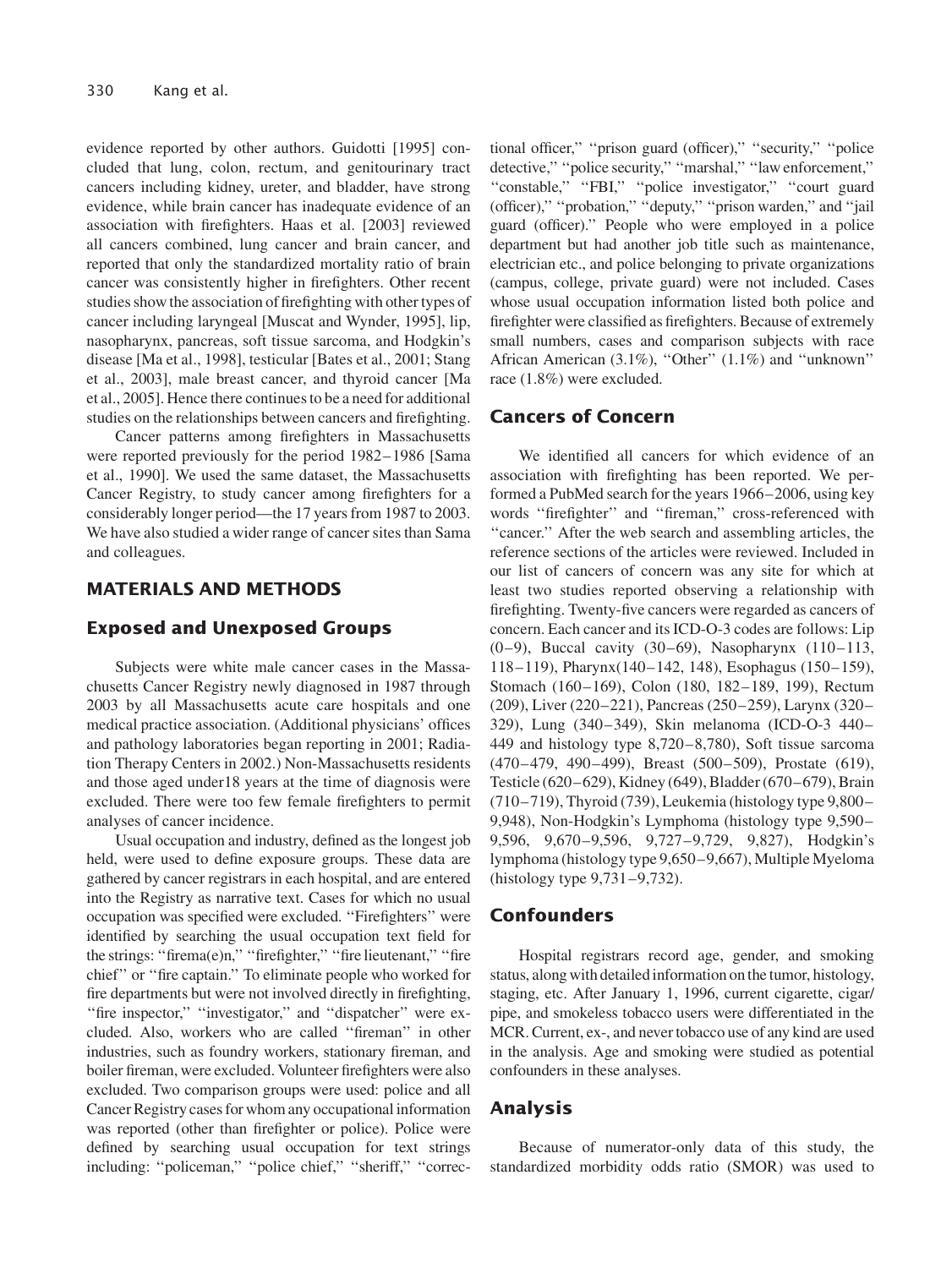measure associations between firefighting and specific cancer types. The SMOR expresses the ratio of the odds of having the cancer of interest among firefighters to the odds among the unexposed group (either police or all known occupations). It can also be thought of as the ratio of the number of cases of cancer observed among firefighters to the number expected, were the firefighters to experience the same cancer risk as the comparison population. The method requires not only an ''unexposed'' group, but also a comparison set of cancer sites not identified as cancers of concern as described above [Checkoway et al., 2004]. The SMOR is less biased than the Proportional Mortality Ratio (PMR), which is an alternative method often used when denominator data are not available [Miettinen and Wang, 1981; Park et al., 1992]. SMORs were calculated using logistic regression, permitting control for confounders of age and smoking status [Smith and Kliewer, 1995]. Each cancer site was compared individually to the comparison cancers with each of the two unexposed referent groups. Associations were also calculated in three age strata: 18–54, 55–74 and  $75+$ , the same groupings used in the previous report [Sama] et al., 1990]. Analyses were performed using SAS v. 9.1.

#### RESULTS

Among the 258,964 eligible cancer cases (white male residents of Massachusetts equal or older than 18 years of age, registered in Massachusetts in the 17 year period from 1987 to 2003), 161,778 (62.5%) had a usual occupation listed, of which 2,125 were firefighters (1.3%). The distribution of firefighters, police, and other occupations, by age at diagnosis, smoking status, and specific cancer type are presented in Table I.

SMORs for the cancers of concern are shown in Table II, using both unexposed groups, after adjusting age and smoking status. Results with the two different unexposed groups were fairly similar, which gives confidence that there was no important bias from the choice of one or the other. One notable discrepancy was the results for melanoma; compared to police, there was a reduced risk among firefighters  $(SMOR = 0.65, 95\% \text{ CI: } 0.44 - 0.97)$ , while the firefighters and the all occupations comparison group had quite similar risks (SMOR = 1.04, 95% CI: 0.77–1.42).

For clarity, we focus further presentation of results on the police comparison group. There were moderate elevations in risk for colon cancer (SMOR =  $1.36, 95\%$  CI:  $1.04-1.79$ ), and brain cancer (SMOR = 1.90, 95% CI: 1.10–3.26). Weaker evidence of increased risk among firefighters was also observed for bladder cancer (SMOR  $= 1.22$ , 95% CI: 0.89–1.69), kidney cancer (SMOR = 1.34, 95% CI: 0.90– 2.01), and Hodgkin's lymphoma (SMOR  $=$  1.81, 95% CI:  $0.72 - 4.53$ ).

Age stratified SMORs provided some additional insights into the elevated risks described above (Table III). The

**TABLE I.** Distribution of Cancer Cases by Age, Smoking Status, and Cancer Site Among Firefighters, Police, and Other Occupations in Massachusetts, 1987^2003

|                             | <b>Firefighters</b> |       |       | <b>Police</b> | <b>Other</b><br>occupations |       |  |
|-----------------------------|---------------------|-------|-------|---------------|-----------------------------|-------|--|
|                             | n                   | $\%$  | n     | $\%$          | n                           | %     |  |
| Age*                        |                     |       |       |               |                             |       |  |
| $<$ 55                      | 330                 | 15.5  | 531   | 19.2          | 30.663                      | 19.5  |  |
| $55 - 75$                   | 1.257               | 59.2  | 1.633 | 59.1          | 87.429                      | 55.7  |  |
| $75+$                       | 538                 | 25.3  | 599   | 21.7          | 38,798                      | 24.7  |  |
| Smoking status <sup>a</sup> |                     |       |       |               |                             |       |  |
| Non-smoker                  | 500                 | 27.9  | 625   | 26.5          | 38.734                      | 30.1  |  |
| Past smoker                 | 834                 | 46.5  | 1.063 | 45.1          | 53.011                      | 41.1  |  |
| <b>Current smoker</b>       | 461                 | 25.7  | 671   | 28.4          | 37.148                      | 28.8  |  |
| <b>Missing</b>              | 330                 |       | 404   |               | 27.997                      |       |  |
| Total                       | 2.125               | 100.0 | 2.763 | 100.0         | 156.890                     | 100.0 |  |

Massachusetts Cancer Registry.

 $*P < 0.05$ .

<sup>a</sup>Cases with unknown smoking status are not included in percent distribution.

elevated colon cancer risk occurred only among the  $75+$  age group (SMOR = 1.73, 95% CI: 1.06–2.84), while brain cancer risk appeared elevated across all age groups, with wide confidence intervals because of the smaller numbers in each stratum. Bladder cancer was only moderately elevated in each age group with no clear pattern. Hodgkin's lymphoma risk was highest in the youngest age stratum, but with wide confidence interval. The pattern of risks for melanoma across age strata again showed divergent results depending upon which unexposed referent group was used. Using the police referent, the firefighters appeared to have lower risk across all age groups, but particularly in the oldest group (SMOR =  $0.35$ , 95% CI:  $0.13-0.91$ ). In contrast, the firefighters had higher risk than the all occupations reference group, in the youngest age stratum (SMOR  $= 1.82$ , 95% CI: 1.09–3.04) (data not shown).

#### **DISCUSSION**

#### Strengths and Limitations of Registry-Based Occupational Cancer Studies

Registry-based studies of occupational risks have many well-recognized limitations [Checkoway et al., 2004]. One limitation is the underreporting of occupational information, which was available for approximately 62.5% of all cases in the period under study. Thus there were quite likely other cases of cancer among firefighters and police of which we are not aware. This numerator-based analysis method (the total number of firefighters from which the cases came cannot be determined) would produce biased risk estimates if the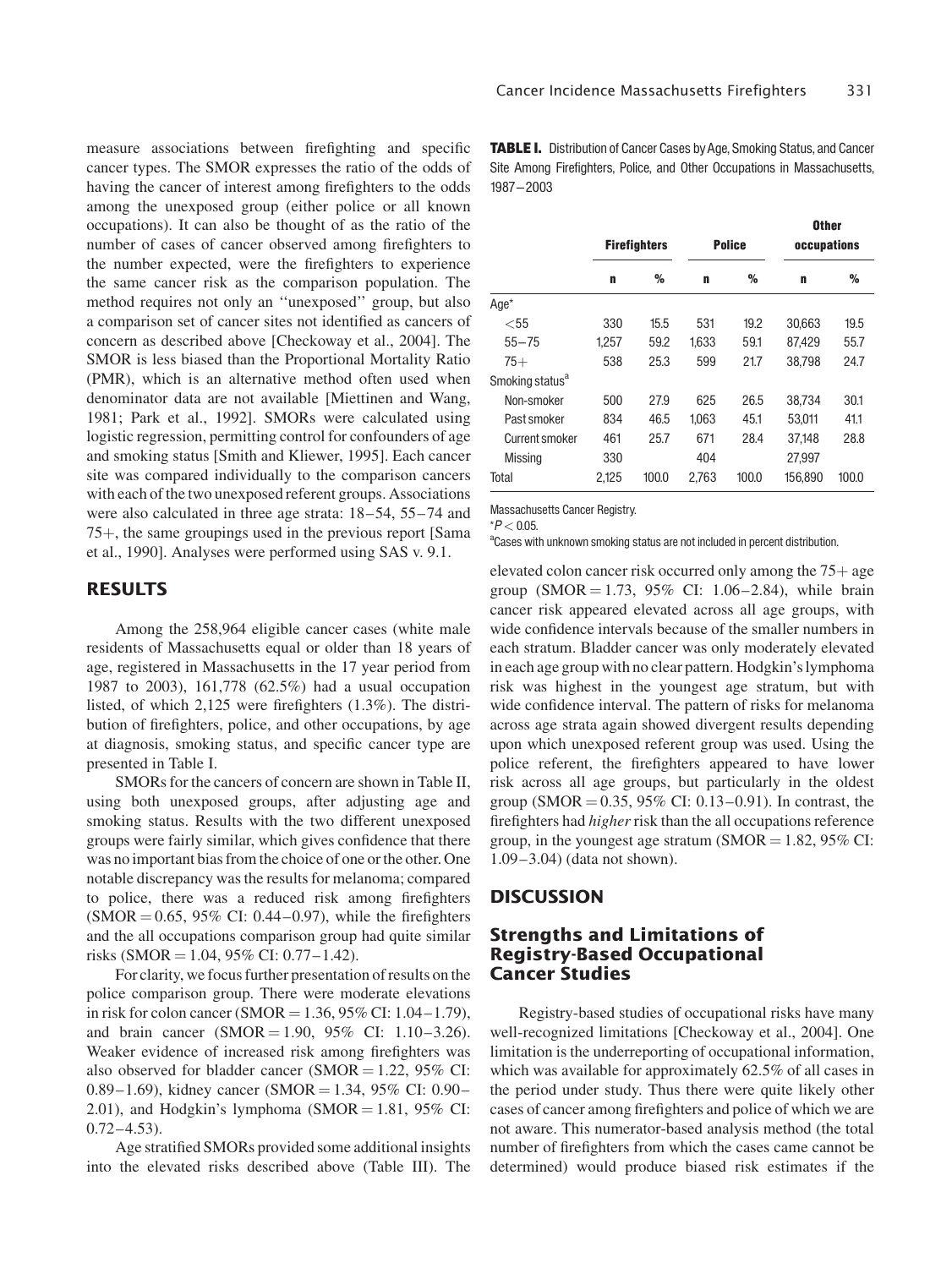#### TABLE II. Cancer Risk Among Massachusetts Firefighters, 1987-2003

|                                | No. | $\frac{0}{0}$ | <b>Reference group</b> |        |      |                              |        |      |  |
|--------------------------------|-----|---------------|------------------------|--------|------|------------------------------|--------|------|--|
| <b>Cancer type<sup>a</sup></b> |     |               | <b>Police</b>          |        |      | <b>All other occupations</b> |        |      |  |
|                                |     |               | <b>SMOR</b>            | 95% CI |      | <b>SMOR</b>                  | 95% CI |      |  |
| Lip                            | 4   | 0.2           | 1.10                   | 0.24   | 5.06 | 1.05                         | 0.33   | 3.30 |  |
| <b>Buccal cavity</b>           | 21  | 1.0           | 0.72                   | 0.37   | 1.41 | 0.66                         | 0.41   | 1.06 |  |
| Nasopharynx                    | 3   | 0.1           | 1.17                   | 0.19   | 7.17 | 1.31                         | 0.32   | 5.31 |  |
| Esophagus                      | 57  | 2.7           | 0.93                   | 0.61   | 1.41 | 0.64                         | 0.47   | 0.87 |  |
| Stomach                        | 46  | 2.2           | 0.83                   | 0.53   | 1.29 | 0.97                         | 0.69   | 1.35 |  |
| Colon                          | 200 | 9.4           | 1.36                   | 1.04   | 1.79 | 1.15                         | 0.93   | 1.43 |  |
| Rectum                         | 67  | 3.2           | 0.86                   | 0.58   | 1.26 | 1.03                         | 0.77   | 1.38 |  |
| Liver                          | 19  | 0.9           | 1.15                   | 0.55   | 2.41 | 1.19                         | 0.69   | 2.06 |  |
| Pancreas                       | 38  | 1.8           | 0.86                   | 0.53   | 1.40 | 0.84                         | 0.58   | 1.22 |  |
| Larynx                         | 38  | 1.8           | 0.66                   | 0.39   | 1.10 | 0.81                         | 0.57   | 1.16 |  |
| Lung                           | 379 | 17.8          | 1.02                   | 0.79   | 1.31 | 0.91                         | 0.76   | 1.10 |  |
| Skin melanoma                  | 78  | 3.7           | 0.65                   | 0.44   | 0.97 | 1.04                         | 0.77   | 1.42 |  |
| Soft tissue sarcoma            | 14  | 0.7           | 1.05                   | 0.46   | 2.37 | 1.06                         | 0.59   | 1.91 |  |
| <b>Breast</b>                  | 4   | 0.2           | 0.25                   | 0.03   | 2.31 | 1.28                         | 0.47   | 3.47 |  |
| Prostate                       | 577 | 27.2          | 0.98                   | 0.78   | 1.23 | 1.05                         | 0.88   | 1.24 |  |
| <b>Testicular</b>              | 25  | 1.2           | 1.53                   | 0.75   | 3.14 | 1.48                         | 0.88   | 2.48 |  |
| Kidney                         | 64  | 3.0           | 1.34                   | 0.90   | 2.01 | 1.01                         | 0.74   | 1.38 |  |
| <b>Bladder</b>                 | 113 | 5.3           | 1.22                   | 0.89   | 1.69 | 1.19                         | 0.93   | 1.52 |  |
| <b>Brain</b>                   | 28  | 1.3           | 1.90                   | 1.10   | 3.26 | 1.36                         | 0.87   | 2.12 |  |
| Thyroid                        | 10  | 0.5           | 0.71                   | 0.30   | 1.70 | 0.81                         | 0.41   | 1.59 |  |
| Leukemia                       | 46  | 2.2           | 0.72                   | 0.43   | 1.20 | 0.98                         | 0.69   | 1.39 |  |
| Non-Hodgkins Lymphoma          | 13  | 0.6           | 0.77                   | 0.31   | 1.92 | 1.10                         | 0.58   | 2.09 |  |
| Hodgkins lymphoma              | 8   | 0.4           | 1.81                   | 0.72   | 4.53 | 1.56                         | 0.71   | 3.43 |  |
| Multiple myeloma               | 29  | 1.4           | 0.76                   | 0.39   | 1.48 | 0.92                         | 0.58   | 1.47 |  |

Standardized morbidity odds ratios (SMORs) adjusted for age and smoking, using two unexposed referent populations.

Massachusetts Cancer Registry.

<sup>a</sup>Cancers for which evidence of an association with firefighting has been reported.

reporting of firefighter varied by cancer site. There are no data with which to investigate this possibility, but there is little reason to suspect that differential reporting of being a firefighter (or police) would occur by cancer site. This misclassification is likely to result in an underestimate of the association of firefighting and cancers.

A second limitation of registry-based studies is that occupation information was obtained from medical records, and so some misclassification of usual occupation was likely. But because of proud traditions and strong unions in these professions, we believe that firefighters and police are more likely than other occupations to be correctly identified in hospital records. A source of occupational misclassification particular to firefighters and police is that many may retire after 20 years and pursue a second career, longer than the first, which is recorded as the usual occupation. This could result in a bias if the firefighters with cancers of concern were less likely to pursue or continue a second career and thus were

more likely to be identified as a firefighter because of the disease. This bias, if present, would tend to skew the high SMORs into the lower age categories and would tend to elevate risks for short latency cancers. Neither of these patterns is evident in this study.

Even if occupational title was correctly recorded, this will not accurately correspond to carcinogenic exposures that may occur in the work environment, and so there will be another type of misclassification from the necessary equating of usual occupation with actual hazard. It has been estimated that only about two-thirds of fire department personnel are directly engaged in fighting fires [Austin et al., 2001a]. Thus grouping all firefighters together, regardless of types of fires fought, years on the job, and so on, would tend to dilute the effects of exposure and probably result in underestimates of any true occupational cancer risks.

Registry-based studies need to deal with the problem of choosing appropriate comparisons. There are two such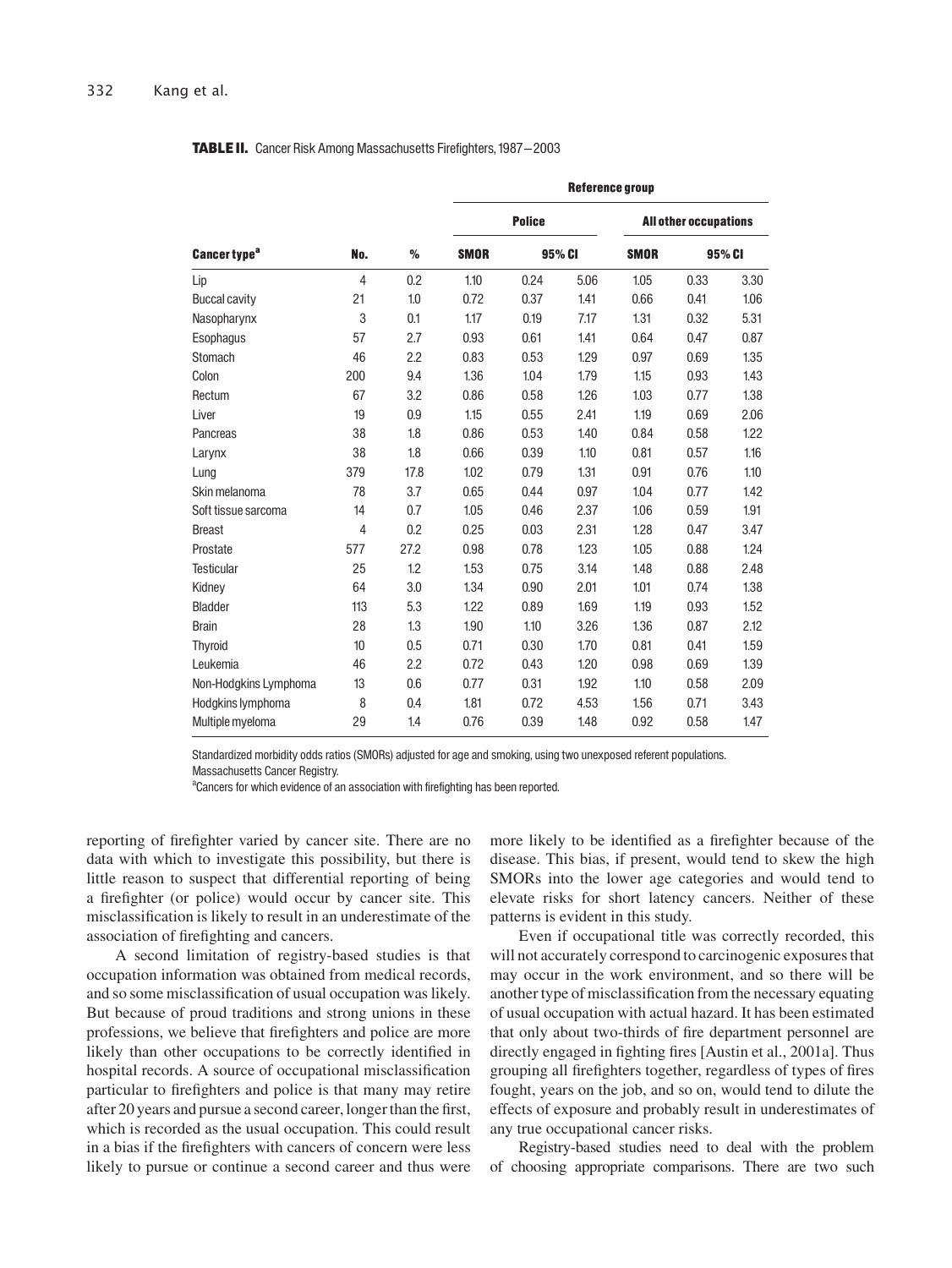|                       | $18 - 54$                  |        |       | $55 - 74$    |        |       | $75+$        |        |        |
|-----------------------|----------------------------|--------|-------|--------------|--------|-------|--------------|--------|--------|
| Age<br>Lip            | <b>SMORs</b>               | 95% CI |       | <b>SMORs</b> | 95% CI |       | <b>SMORs</b> | 95% CI |        |
|                       | $\overline{\phantom{a}}^a$ |        |       | 1.23         | 0.20   | 7.58  | < 0.01       | < 0.01 | >99.99 |
| <b>Buccal cavity</b>  | 1.07                       | 0.27   | 4.28  | 0.59         | 0.25   | 1.40  | 0.69         | 0.12   | 3.84   |
| Nasopharynx           |                            |        |       | 0.88         | 0.12   | 6.46  |              |        |        |
| Esophagus             | 1.30                       | 0.52   | 3.24  | 0.70         | 0.41   | 1.20  | 1.58         | 0.56   | 4.42   |
| Stomach               | 2.02                       | 0.57   | 7.15  | 0.73         | 0.41   | 1.27  | 0.94         | 0.38   | 2.36   |
| Colon                 | 1.05                       | 0.55   | 1.99  | 1.24         | 0.85   | 1.81  | 1.73         | 1.06   | 2.84   |
| Rectum                | 0.97                       | 0.39   | 2.46  | 0.94         | 0.57   | 1.57  | 0.70         | 0.31   | 1.56   |
| Liver                 |                            |        |       | 1.02         | 0.41   | 2.53  | 1.77         | 0.46   | 6.88   |
| Pancreas              | 0.70                       | 0.22   | 2.16  | 0.88         | 0.47   | 1.65  | 1.12         | 0.37   | 3.34   |
| Larynx                | 0.29                       | 0.08   | 1.06  | 0.76         | 0.39   | 1.45  | 0.78         | 0.25   | 2.45   |
| Lung                  | 0.82                       | 0.44   | 1.50  | 1.03         | 0.74   | 1.43  | 1.05         | 0.63   | 1.76   |
| Skin melanoma         | 0.97                       | 0.51   | 1.88  | 0.61         | 0.33   | 1.13  | 0.35         | 0.13   | 0.91   |
| Soft tissue sarcoma   | 1.41                       | 0.33   | 6.09  | 1.72         | 0.38   | 7.89  | 0.58         | 0.15   | 2.21   |
| <b>Breast</b>         |                            |        |       | 0.42         | 0.04   | 4.72  |              |        |        |
| Prostate              | 1.14                       | 0.65   | 2.00  | 1.05         | 0.78   | 1.43  | 0.91         | 0.58   | 1.43   |
| <b>Testicular</b>     | 1.21                       | 0.60   | 2.45  | 1.40         | 0.09   | 23.08 |              |        |        |
| Kidney                | 1.74                       | 0.78   | 3.89  | 1.15         | 0.68   | 1.96  | 1.41         | 0.48   | 4.16   |
| <b>Bladder</b>        | 1.28                       | 0.49   | 3.30  | 1.12         | 0.73   | 1.70  | 1.41         | 0.78   | 2.54   |
| <b>Brain</b>          | 2.03                       | 0.79   | 5.25  | 1.70         | 0.80   | 3.60  | 2.78         | 0.64   | 12.04  |
| Thyroid               | 0.56                       | 0.18   | 1.71  | 1.66         | 0.36   | 7.64  |              |        |        |
| Leukemia              | 1.83                       | 0.66   | 5.08  | 0.43         | 0.20   | 0.96  | 0.49         | 0.17   | 1.44   |
| Non-Hodgkins Lymphoma | 1.18                       | 0.26   | 5.36  | 0.83         | 0.23   | 2.96  |              |        |        |
| Hodgkins lymphoma     | 2.86                       | 0.76   | 10.74 | 1.27         | 0.30   | 5.47  | 0.91         | 0.06   | 15.21  |
| Multiple myeloma      | 0.68                       | 0.13   | 3.54  | 0.75         | 0.32   | 1.74  | 0.76         | 0.17   | 3.36   |

TABLE III. Age Stratified Cancer Risk Among Massachusetts Firefighters, 1987-2003

Standardized morbidity odds ratios (SMORs) adjusted for age and smoking, using police as the referent population.

Massachusetts Cancer Registry.

<sup>a</sup>lnsufficient data.

choices to make: an ''unexposed'' population, and a reference disease group. The former is meant to represent the study group, absent the hypothesized hazardous exposure. We used two unexposed populations: police and all other occupations. The former has the advantage that selection pressures like hiring rules and pre-employment health examinations are fairly comparable. Also, job benefits like health insurance and pay scales are usually similar, and both police and firefighter have similar healthy worker effects. Thus the use of police as a comparison population may improve validity by making the two groups comparable on a number of health-related characteristics. On the other hand, perhaps police and firefighters share many of the same exposures—police often respond to fire calls, for example—and thus police may not represent an unexposed population relative to firefighters. A second ''unexposed group''—all cases with known occupations, seemed like it might be useful as well. The results were fairly similar in the two different unexposed groups (Table II), so we chose to focus our analyses on the police, which we regarded as the more valid comparison group.

The reference disease group includes all white, male cases with cancer sites that are unrelated to the exposures of interest. Because all of the data come from a cancer registry there are no non-diseased subjects available for comparison, however, the occupational experience of cancer cases from sites unrelated to the exposures of interest can be used to represent the general population from which the cases come. Many cancer sites have been associated with firefighting in one or more studies, and so we selected as reference sites all cancers that were not on the list of cancer of concern. If we erred by including in the reference sites a cancer that is actually elevated among firefighters, then this will bias observed associations towards the null.

# Sites With Evidence of Elevated Risk

Recent reviews identified strong evidence of an association between firefighting and a number of cancers, including leukemia, non-Hodgkin's lymphoma, multiple myeloma, brain and bladder cancer; and weaker but plausible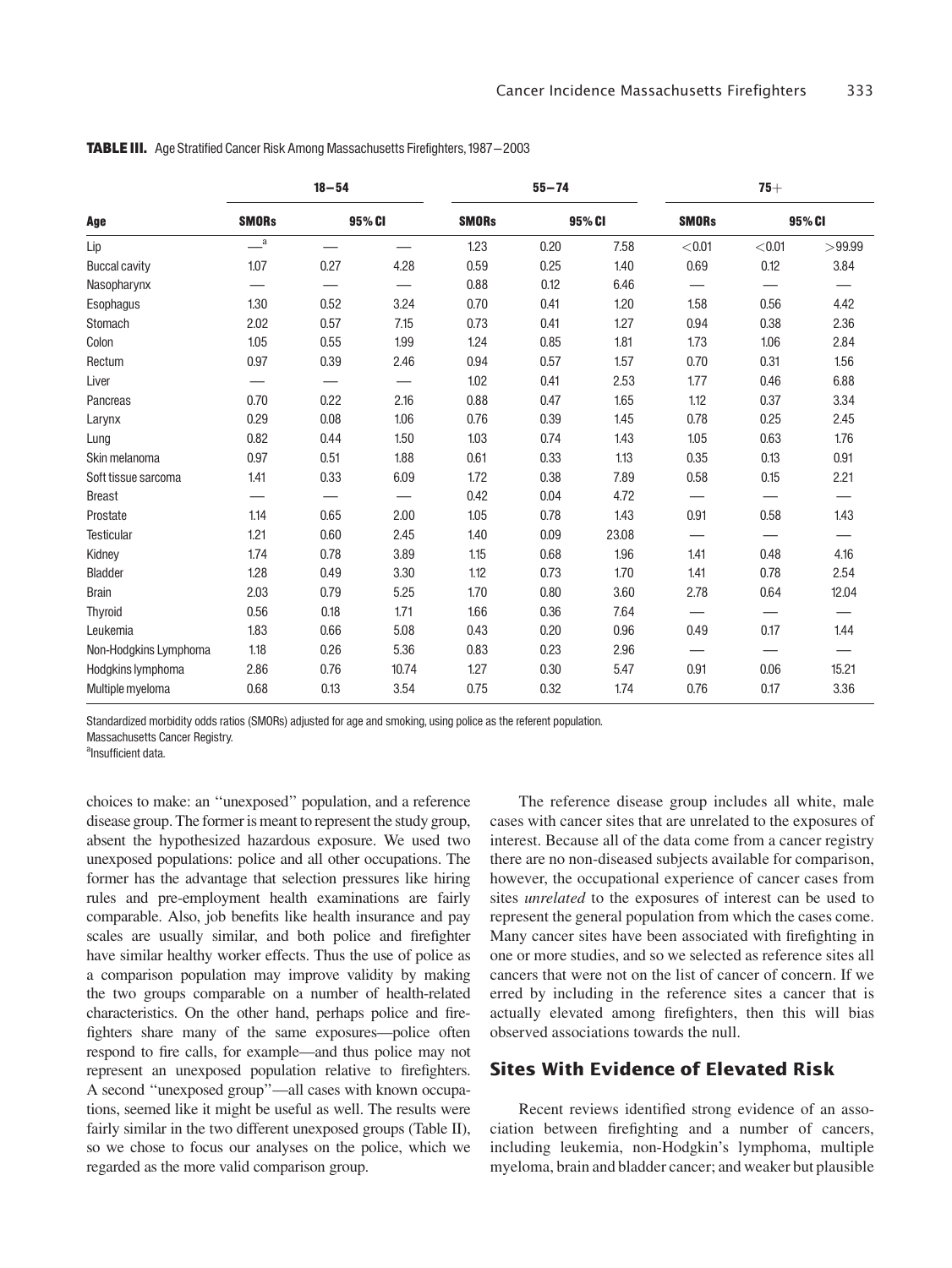evidence for cancers of the rectum, colon, stomach, prostate, melanoma [Golden et al., 1995; Bogucki and Rabinowitz, 2005]. The findings from the Massachusetts Cancer Registry are compatible with this list. The strongest associations between cancer and firefighting were found for cancers of the colon and brain (Tables II and III). Bladder cancer was modestly elevated, although confidence intervals included the null, and Hodgkin's lymphoma was also elevated, albeit with wide confidence intervals.

Elevated colon cancer in firefighters has been reported in several other studies [Vena and Fiedler, 1987; Demers et al., 1992; Guidotti, 1993; Baris et al., 2001]. Possible carcinogens of colon cancer are asbestos and PAHs [Siemiatycki et al., 2004], both of which are found in the work environment of firefighters [Markowitz et al., 1992; Golden et al., 1995; Austin, 2001a,b; Caux et al., 2002].

Possible brain carcinogens to which firefighters may be exposed include vinyl chloride, benzene, n-hexane, PAHs, PCBs, N-nitroso compounds, lead, arsenic and mercury [Beall et al., 2001; Navas-Acien et al., 2002; Pan et al., 2005; Schlehofer et al., 2005; Pasetto et al., 2006; van Wijngaarden and Dosemeci, 2006].

The previous Massachusetts Cancer Registry study (covering the years 1982–1986) found a higher risk of bladder cancer (SMOR =  $2.11,95\%$  CI: 1.07–4.14) than was observed in these data covering the subsequent 16 years  $(SMOR = 1.22, 95\% \text{ CI: } 0.89 - 1.69)$  [Sama et al., 1990]. Several other studies of firefighters have found excess bladder cancer [Vena and Fiedler, 1987; Guidotti, 1993; Ma et al., 2005]. Bladder carcinogens produced during building fires include PAHs, soot, diesel exhaust, and organic solvents [Boffetta et al., 1997; Boffetta and Silverman, 2001; Bosetti et al., 2005; Kellen et al., 2006].

The earlier Massachusetts study reported an elevated risk of melanoma in firefighters. The current study did not find much evidence for this—there was only an elevated risk in the youngest age group, 18–54 years, when compared to the all other occupations referent. Several other studies have found excess melanoma in firefighters [Feuer and Rosenman, 1986; Demers et al., 1992, 1994].

We did not observe an excess of non-Hodgkin's lymphoma which was found in the earlier Massachusetts study, but instead observed some evidence for an elevated risk of Hodgkin's lymphoma, although the numbers were small and confidence intervals rather wide.

### Differences Between 1982–1986 and 1987–2003

This study followed closely the methods and data sources of an earlier study [Sama et al., 1990]. There are several notable differences between the results for the two time periods. In the first study, melanoma, bladder

cancer, and Hodgkin's lymphoma were elevated in firefighters. These excesses were largely reduced in the study of the subsequent 16 years, while colon and brain cancer were elevated. The reasons for these changes are unknown. It is certainly possible that there have been important changes in the chemical composition of combustion products, as building materials change. The baseline health of firefighters has probably also changed, and there may be important but unmeasured shifts in nutritional or other factors that change underlying risk.

Despite these important changes however, there continue to be elevated cancer risks among firefighters, and these risks are consistent with other studies of firefighters.

# **REFERENCES**

Aronson KJ, Tomlinson GA, Smith L. 1994. Mortality among firefighters of metropolitan Toronto. Am J Ind Med 26:89–101.

Austin CC, Ecobichon DJ, Dussault G. 2001a. Characterization of volatile organic compounds in smoke at experimental fires. J Tox Environ Health 63:191–206.

Austin CC, Wang D, Ecobichon DJ, Dussault G. 2001b. Characterization of volatile organic compounds in smoke at municipal structural fires. J Toxicology Envion Health 63:437–458.

Baris D, Garrity TJ, Telles JL, Heineman EF, Olshan A, Zahm SH. 2001. Cohort mortality study of Philadelphia firefighters. Am J Ind Med 39: 463–476.

Bates MN, Fawcett J, Garrett N, Arnold R, Pearce N, Woodward A. 2001. Is testicular cancer an occupational disease of fire fighters? Am J Ind Med 40:263–270.

Beall C, Delzell E, Rodu B, Sathiakumar N, Lees PS, Breysse PN, Meyers M. 2001. Case-control study of intracranial tumors among employees at a petrochemical research facility. J Occup Environ Med 43:1103–1113.

Bendix S. 1979. Firefighters exposure to environmental carcinogens. J Combus Tox 6:127–135.

Boffetta P, Silverman DT. 2001. A meta-analysis of bladder cancer and diesel exhaust exposure. Epidemiology 12:125–130.

Boffetta P, Jourenkova N, Gustavsson P. 1997. Cancer risk from occupational and environmental exposure to polycyclic aromatic hydrocarbons. Cancer Causes Control 8:444–472.

Bogucki S, Rabinowitz PM. 2005. Occupational health of police and firefighters. In: Rosenstock L, Cullen MR, Brodkin CA, editors. Textbook of clinical occupational and environmental medicine 2nd edition. Philadelphia: Elsevier Saunders. p 272–281.

Bosetti C, Pira E, La Vecchia C. 2005. Bladder cancer risk in painters: A review of the epidemiological evidence, 1989–2004. Cancer Causes Control 16:997–1008.

Brand-Rauf PW, Fallon LF, Tarantini T, Idema C, Andrews L. 1988. Health hazards of fire fighters: Exposure assessment. Br J Ind Med 45: 606–612.

Brand-Rauf PW, Cosman B, Fallon LF, Tarantini T, Idema C. 1989. Health hazards of fire fighters: Exposure assessment. Br J Ind Med 46:209–211.

Brownson RC, Chang JC, Davis JR. 1987. Occupation, smoking, and alcohol in the epidemiology of bladder cancer. Am J Public Health 77: 1298–1300.